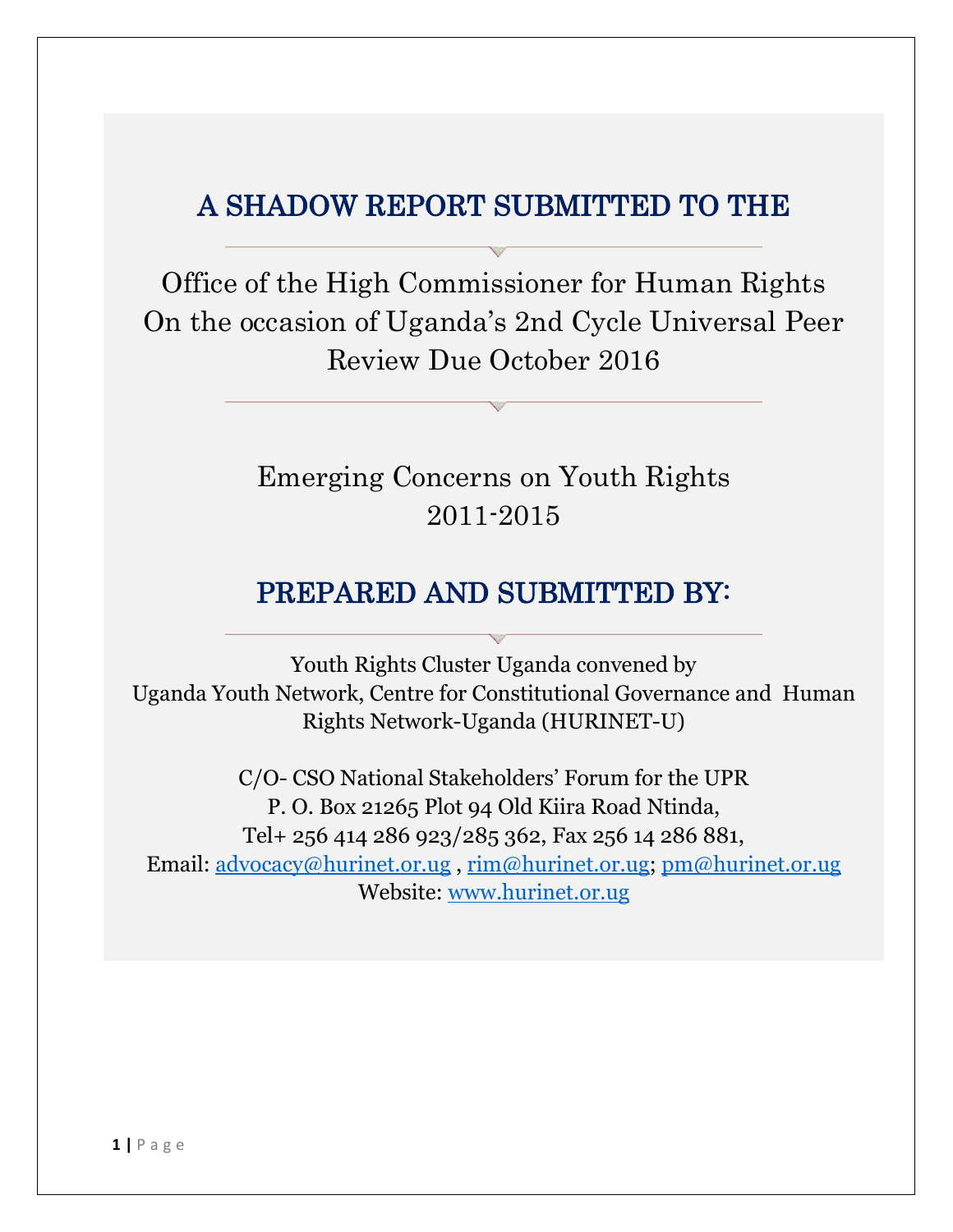## A Note about Youth Rights Cluster

1.1 The Youth Rights Cluster and working group drew participation from youth led and youth focused civil society organizations and individuals. They include Uganda Youth Network & Centre for Constitutional Governance (CCG)

### A Note on the Methodology of the Present Submission

1.2 As the Government of Uganda's second cycle of review under the Universal Peer Review Mechanism (UPRM) is fast approaching, youth-focused civil society organizations under the Youth Rights Cluster, have developed a joint submission with a call for reflection on the following issues during the UPR Process as critical to improve the situation of youth and to overcome challenges to the realization of youth rights in Uganda. The issues included jobs, health care, education and training opportunities, and youth civic and political participation. The report recognizes the commendable efforts by the government of Uganda over the past 5 years geared towards the realization of rights of youth. It further highlights the emerging concerns and proposes recommendations aimed at improving the situation of youth.

# Emerging Concerns on the Rights of Youth in Uganda 2011- 2015

# II. STRUCTURAL ISSUES RELATING TO THE IMPLEMENTATION OF YOUTH RIGHTS IN UGANDA

#### **2.1 Policy Environment**

The Youth (15-24years) constitute 21.3% of the total population (National census report 2014). The policy environment is broadly supportive. The Uganda Youth Policy (2011-2016) underscores the need for employment creation through youth-led enterprise development and involvement of the public and private sector in creating opportunities for apprenticeships and protection against risks that affect youth livelihoods. The Business, Technical and Vocational Education and Training (BTVET) Act (2008) recognizes a dual focus on formal and non-formal training as a strategy to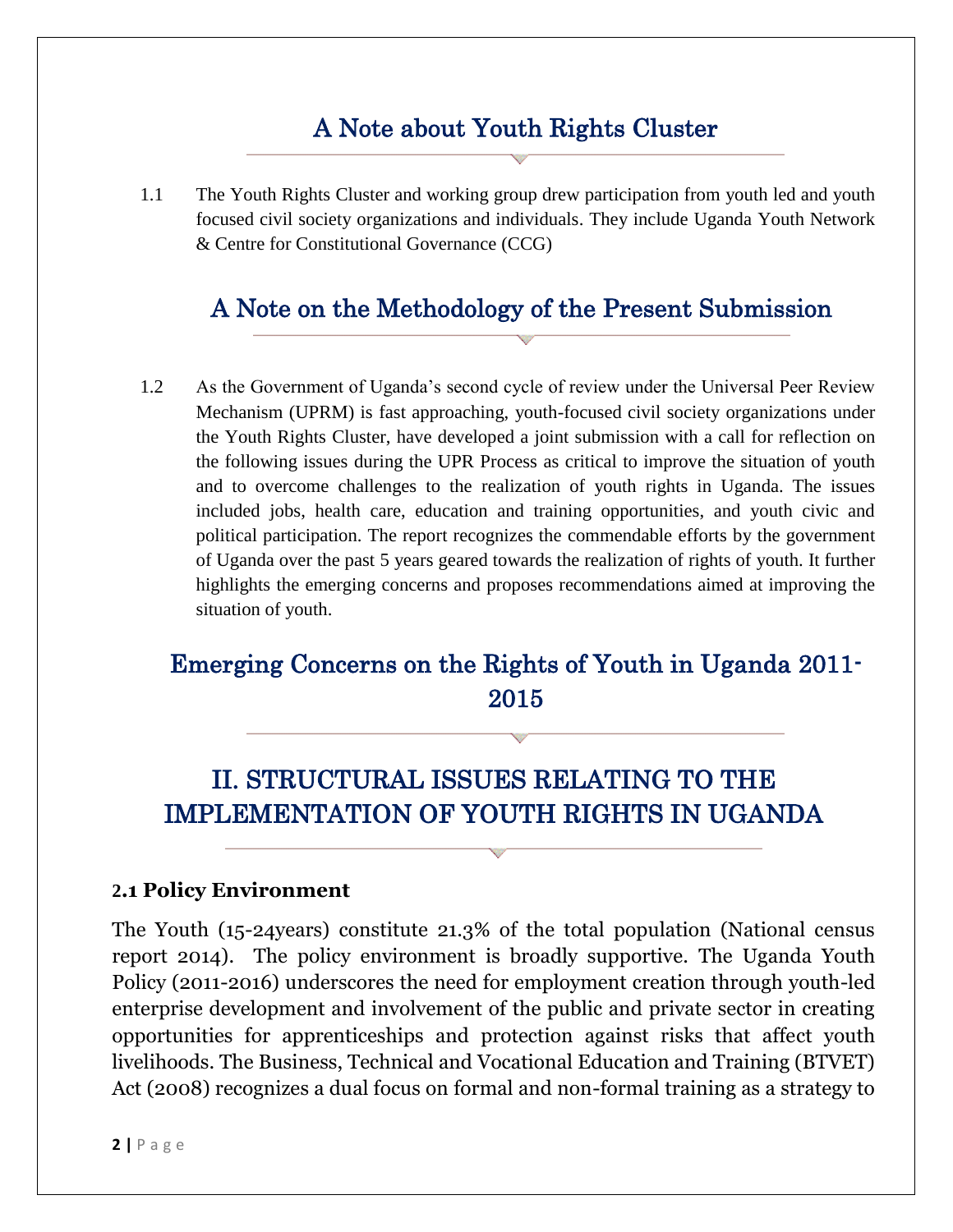close the growing gap between what youth are taught (in BTVETs) and what businesses actually need. As of 2014, there were 175 public and 110 BTVET institutions (MoES, 2014). The total enrolment has steadily grown from 21,763 students in 2007 to 39,712 students in 2014, representing an 82% increase over the eight year period. The government has also registered success in narrowing the gender enrolment gap in BTVET institutions with an increase in female enrolment share from 29% in 2007 to 36% in 2014. The National Employment Policy and Uganda's Vision 2025 call upon all development partners to prioritize skills training for productive employment, promoting agriculture and enhancing its linkage with other sectors, increasing productivity across all enterprises, and mainstreaming vulnerable groups such as out-of-school youth. Commendably, government responsiveness has also been demonstrated through its prioritization of youth issues in the Second National Development Plan (NDPII) 2015/16 – 2019/20

#### **2.2 Youth employment**

The youth unemployment rate remains high, estimated at 78 percent, this is attributed to slow economic growth, the small labour market, lack of sufficient experience and skills, a high population growth rate of 3.5%, the rigid education system, rural-urban migration and limited access to capital and support (Population Secretariat, (2012). However, limited public resources are allocated to the key sectors that are likely to boost employment creation, particularly for the youth. There is limited investment in the implementation of the BTVET 10 year strategic plan as well as in agriculture, the primary source of employment in Uganda. In the 2014/15 national budget, more taxes were levied on agricultural inputs, further exacerbating the already difficult conditions in the sector. In addition, there is still a gap in reaching all children in need of vocational training opportunities (UCRNN, 2014a). BTVET – opportunities cater for 40% of demand and most of the public and private BTVET institutions are not accessible to vulnerable youth due to the levies on learners and high costs for high quality and field oriented training (MoES, 2014) leading to low enrolment.

#### **2.3 Right to Access skills for successful transition**

In *northern Uganda* employment opportunities are limited and youth face barriers gaining access to decent employment due to lack of skills. As a result of decades of conflict, many youth missed out on education or other skills development, including the transfer of agricultural skills. The *North Eastern region* a weak private sector, very limited financial access, chronic poverty and poor social services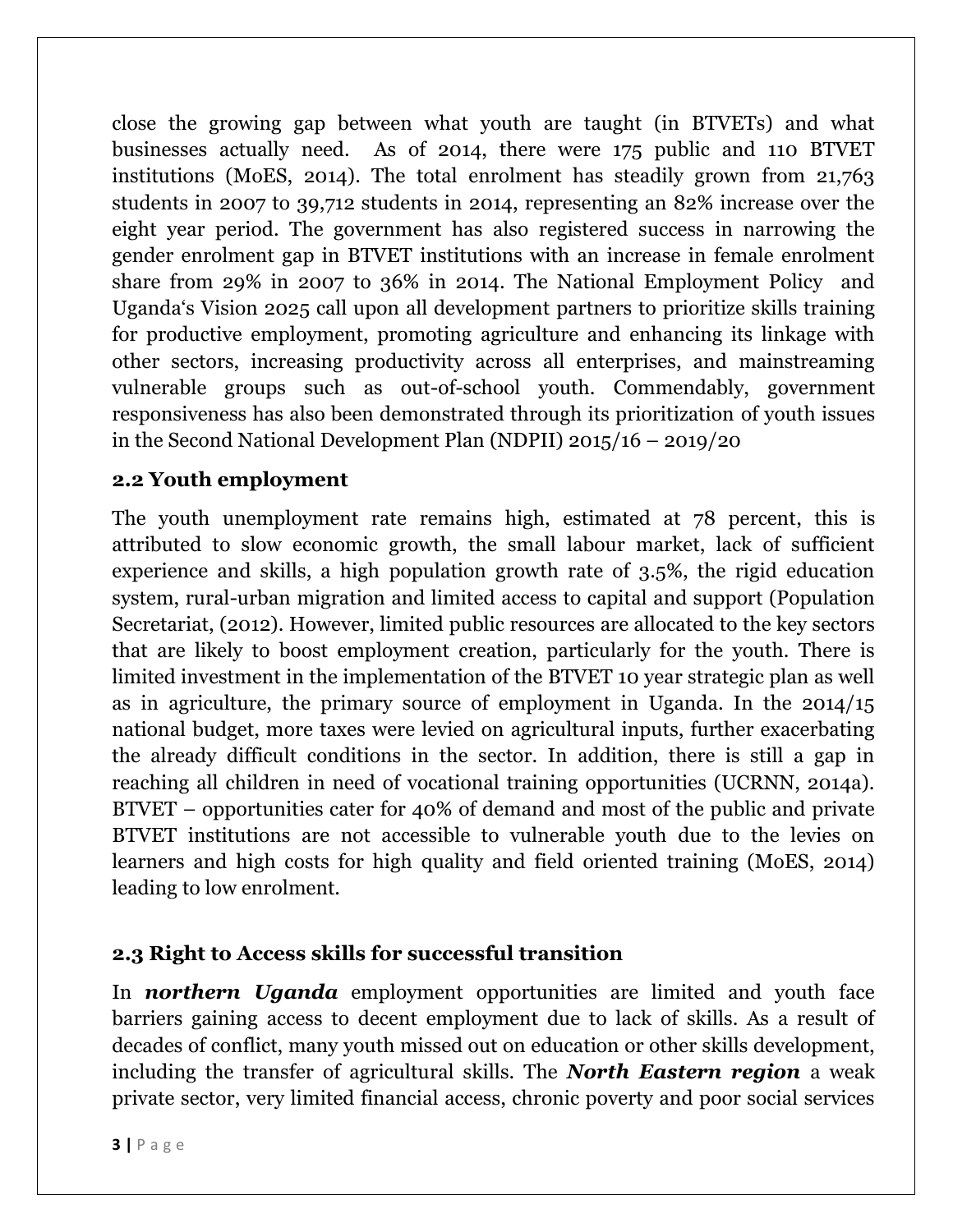including limited formal education and vocational training institutes. *Western Uganda* is characterized by a mix of post-conflict socio-economic deprivation and intermittent population movements arising out of the refugee influx brought on by the recurrent conflicts in the neighbouring Democratic Republic of Congo. Youth lack access to quality education (both formal and non-formal) due to the high poverty levels in the region. *Central Uganda* continues to register an influx of youth from rural to urban areas, in search of livelihood and employment opportunities. The high rate of migration, coupled with high birth rates and low incomes for a big portion of the population continues to exacerbate the already high urban unemployment and underemployment problem, particularly among the youth. Most of the youth living in urban areas like Kampala are out of school migrants with low levels of social cohesion, high levels of isolation and weak social protection schemes (Adolescent Girls Vulnerability Index 2013). This reality points to the need to pay equal attention to the deprived children and youth in the urban areas.

### **2.4 Youth in Agriculture**

Agriculture remains the backbone of Uganda's economy. In 2012/13, the sector accounted for 25.3 percent of the country's GDP from 24.7 percent in 2010/11. It employs about 72 percent of the total labour force (formal and informal), 63 per cent are youth, mostly residing in the rural areas. Despite this, there is high attrition of youth from the sector 1 . Youth are constricted to subsistence farming as they have limited access to assets and other means of production, especially limited access to land and agricultural finance. Youth are also less likely to use improved inputs which would make their activities more productive, efficient and lucrative. This is compounded by limited public funding in agriculture. In the 2014/15 national budget, more taxes were levied on agricultural inputs, further exacerbating the already difficult conditions in the sector. Given the strong reliance on and significance agriculture, greater support towards transformation of the agriculture sector (especially through the development of commodity value chains) is important, while building the resilience of households (to prevent, mitigate inherent livelihood risks) and integrating the youth into the agriculture value chain.

#### **2.5 Right to Access financial services**

While Uganda's resource-poor rural communities face a chronic lack of financing-

 $\overline{a}$ 

<sup>1</sup> The Adolescent Girls Vulnerability Index: Guiding Strategic Investments in Uganda-UNICEF 2013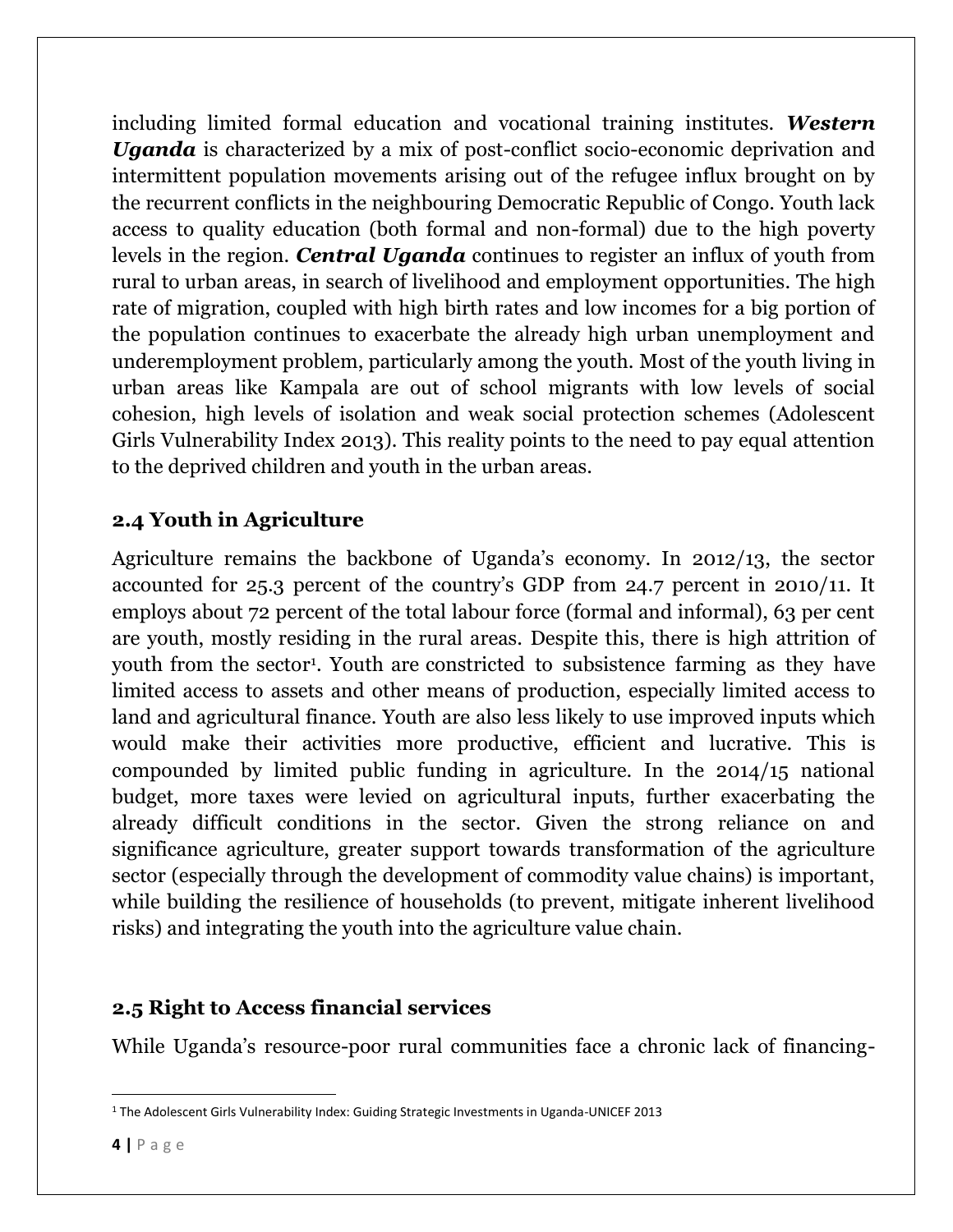with only 4% of communities in Uganda having a bank/financial institution within the communities (UNHS, 2012/13), the unmet need for credit and loans from formal institutions disproportionately affects youth. Youth are considered to be a "high risk" segment (due to their lack of collateral combined with factors affecting harvest and yield beyond their control), and are therefore denied access to credit or loans by commercial banks.

### **2.6 Right to Access youth friendly sexual and reproductive health (SRH) services**

Youth in Uganda also face numerous health challenges, including high teenage pregnancy rates, with approximately 25% of young women between the ages of 15-19 being pregnant, and approximately 2,400 young women between the ages of 15 and 24 dying from pregnancy related complications each year. The Global AIDS info Report (UNAIDS, 2012) suggests that a large proportion of Uganda's 150,000 new HIV infections every year are among young people.

Although the National Health Policy and National Adolescent Health Policy as well as the adolescent health standards and guidelines provide an avenue for provision of youth–friendly sexual and reproductive health services, Youth face significant challenges in accessing basic and critical health services, including sexual and reproductive health services. For instance, the adolescent health policy provides for the establishment of youth corners in health facilities, however, not all health facilities have these in place. In addition, much more needs to be done to expand services; improve staff attitudes, reduce costs and waiting time and ensure the availability of all services at one site (the 'one-stop shop' approach). Research shows that 34% of adolescents who want AIDS support services are not able to access them (UAC, 2014). Among the youth aged  $15 - 24$  years of age, only 39.5 percent of the males and 38.1percent of the female have comprehensive knowledge of HIV/AIDS. Youth friendly SRH information is currently provided by the MOH and other agencies such as Naguru Teenage Information and Health Centre, the German Foundation for World Population (DSW), and Reproductive Health Uganda, mostly in Kampala.

Adolescent girls and young women in rural areas face additional sexual and reproductive health challenges compounded by lack of reliable information on sexual and reproductive rights. In some communities, gendered social norms place high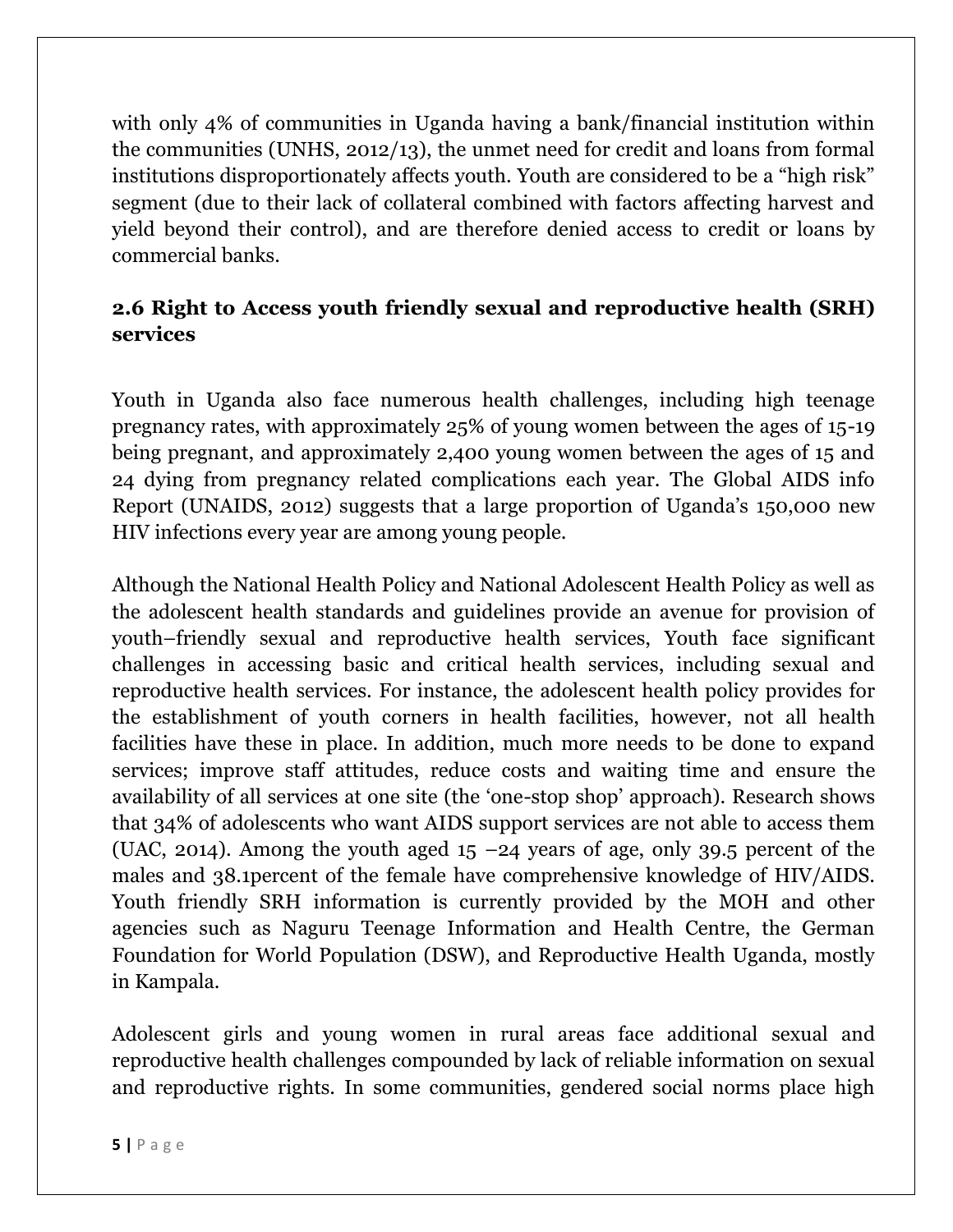value on girls' reproductive capabilities, while reinforcing harmful norms such as early marriage with limited or no access to contraception services. The sociocultural context is not conducive for young girls, to claim their sexual and reproductive rights, nor have they built skills to be able to do so.

#### **2.7 Civic and Political Participation**

In their manifesto<sup>2</sup>, the youth also expressed concern over lack of participation by the youth in decision-making on key youth programs. Despite their numbers, youth face challenges in influencing decision-making on governance issues that affect their wellbeing. The National Youth Council, the primary channel through which youth should participate in governance, receives negligible funding while its District Youth Councils are largely non-functional. According to the youth, the government should ensure that youth actively and meaningfully participate in the development, implementation and monitoring of government policies and programs.

l

<sup>&</sup>lt;sup>2</sup> YOUTH under the umbrella body Youth Coalition on Electoral Democracy in Ugand developed a joint national youth manifesto with a call for a reflection of their demands in the party manifestos and programs of the next government to be elected.